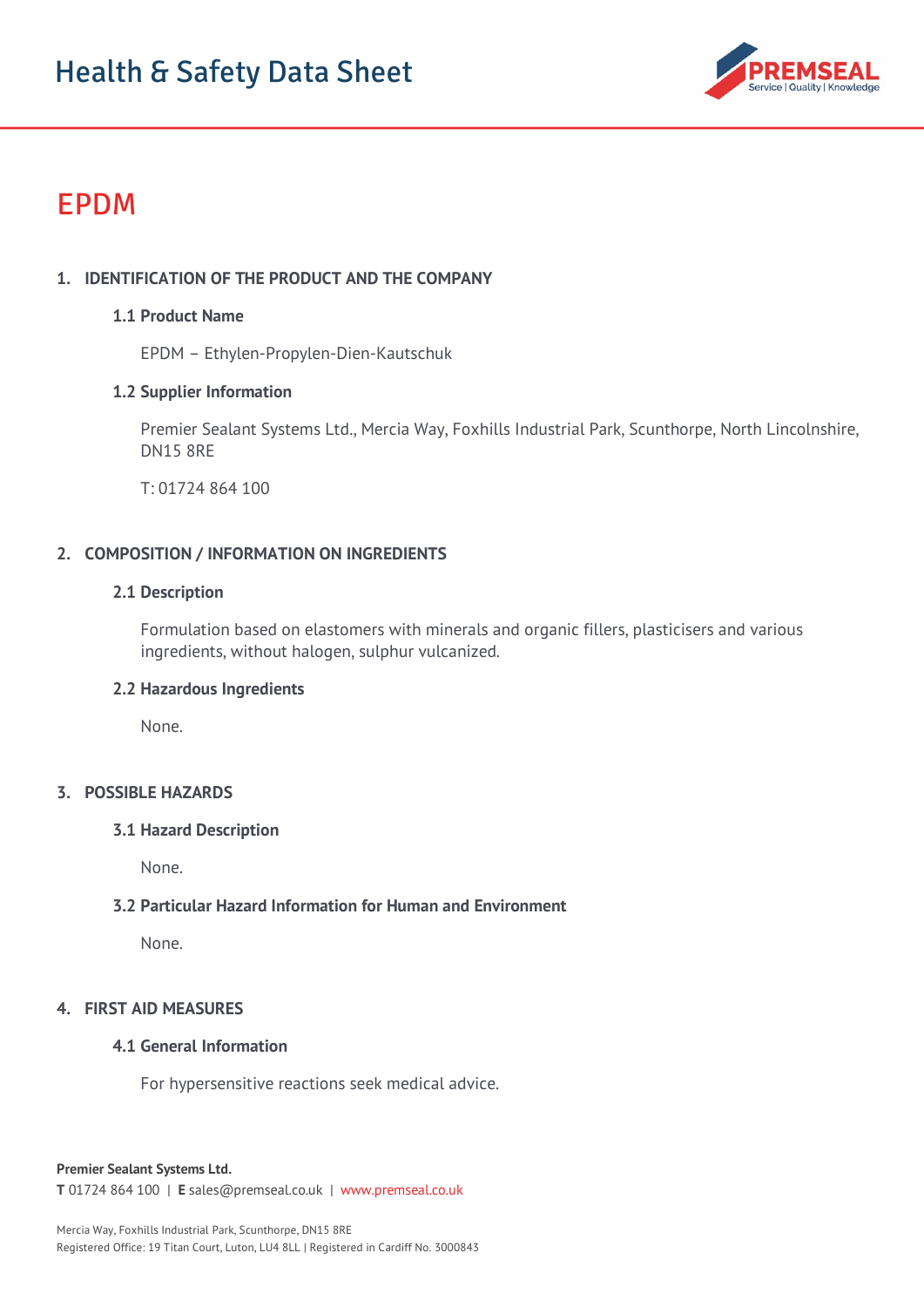

## **4.2 After Inhalation**

Not relevant.

#### **4.3 After Contact With Skin**

For hypersensitive reactions on skin seek medical advice.

#### **4.4 After Contact With Eyes**

For hypersensitive reactions on eyes seek medical advice.

#### **4.5 After Swallowing**

Rinse mouth and consult doctor.

#### **4.6 Information for Doctor**

None.

## **5. FIRE-FIGHTING MEASURES**

#### **5.1 Suitable Extinguishing Agents**

Water, CO<sup>2</sup>, dry powder.

#### **5.2 Unsuitable Extinguishing Agents**

None.

#### **5.3 Hazardous Combustion Products**

Oxides of carbon, oxides of sulphur.

#### **5.4 Special Protection Equipment**

In case of fire use independent protective breathing equipment.

## **6. ACCIDENTAL RELEASE MEASURES**

#### **6.1 Personal Precautions**

Not applicable.

#### **6.2 Environmental Protection Measures**

Not applicable.

#### **Premier Sealant Systems Ltd.**

**T** 01724 864 100 | **E** sales@premseal.co.uk | www.premseal.co.uk

Mercia Way, Foxhills Industrial Park, Scunthorpe, DN15 8RE Registered Office: 19 Titan Court, Luton, LU4 8LL | Registered in Cardiff No. 3000843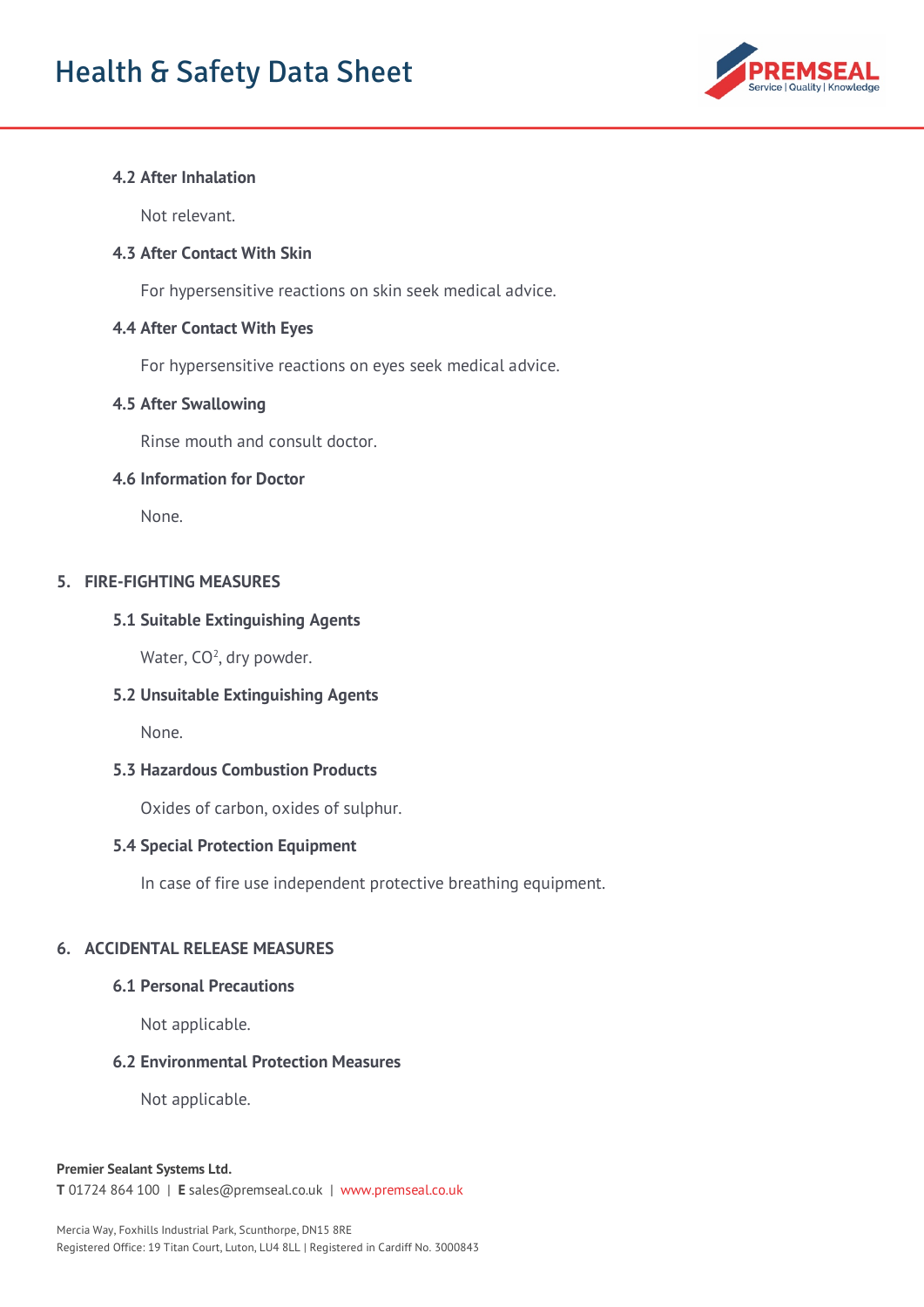

## **6.3 Method for Cleaning**

Not applicable.

#### **6.4 Additional Information**

Not applicable.

## **7. HANDLING AND STORAGE**

#### **7.1 Handling**

The handling must take place in a sufficiently ventilated facility or must be equipped with an aspiration system. Inhalation of vapours and dust must be avoided.

#### **7.2 Storage**

There is no danger when stored / during storage.

## **8. EXPOSURE CONTROL – PERSONAL PROTECTION**

#### **8.1 Information About Design and Techn. Facilities**

None.

#### **8.2 Components with Workplace Control Parameters**

None.

## **8.3 Personal Protection Equipment**

| <b>General Protective and</b><br><b>Hygiene Measures</b> | Normal skin cleaning after work                                                                             |
|----------------------------------------------------------|-------------------------------------------------------------------------------------------------------------|
| <b>Breathing Protection</b>                              | In case of dust formation, wearing an EN 149 FFP2 approved mask is<br>recommended                           |
| <b>Hand Protection</b>                                   | Only in cases of exceptional skin allergies are soft cotton gloves are<br>recommended                       |
| <b>Eye Protection</b>                                    | If dust is generated during processing recommend protective glasses with<br>side protection are recommended |
| <b>Skin Protection</b>                                   | Not necessary                                                                                               |

**Premier Sealant Systems Ltd.**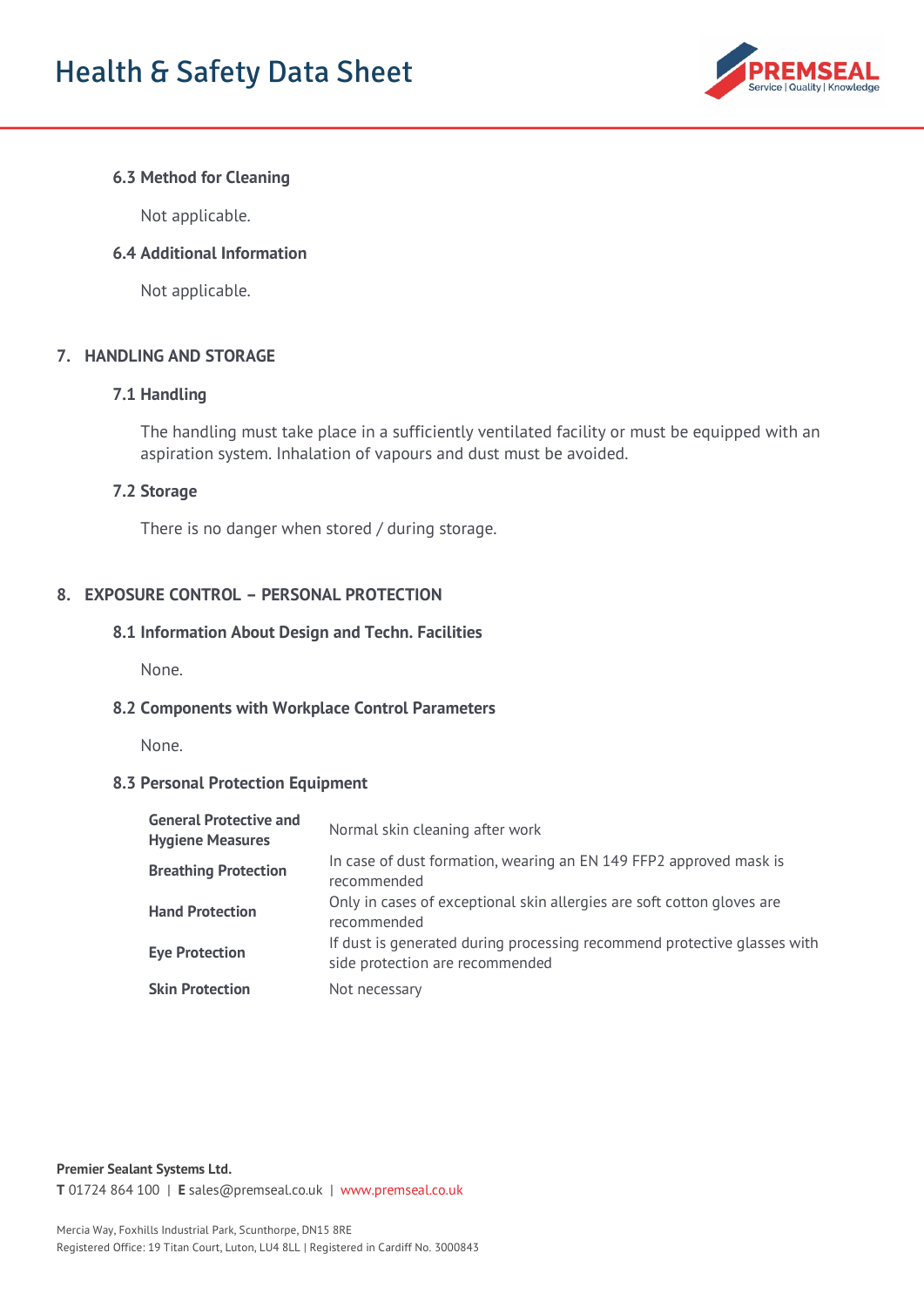

#### **9. PHYSICAL AND CHEMICAL PROPERTIES**

## **9.1 Appearance**

| Form   | Microporous solid, flexible and elastic |
|--------|-----------------------------------------|
| Colour | <b>Black</b>                            |
| Smell  | Slight ammonia smell                    |

## **9.2 Relevant Safety Data**

| <b>State Change</b>            | <b>Temperature</b>  | <b>According</b> |
|--------------------------------|---------------------|------------------|
| <b>Boiling Point Range</b>     | $XX$ <sup>o</sup> C | No standard      |
| <b>Softening Point Range</b>   | $XX^{\circ}C$       | No standard      |
| <b>Solidifying Point Range</b> | $XX^{\circ}C$       | No standard      |
| <b>Dripping Point Range</b>    | $XX^{\circ}C$       | No standard      |
| <b>Melting Point Range</b>     | $XX^{\circ}C$       | No standard      |
| <b>Flash Point</b>             | $XX^{\circ}C$       | No standard      |
| <b>Flammability</b>            | $XX^{\circ}C$       | No standard      |
| <b>Ignition Temperature</b>    | $350^{\circ}$ C     | No standard      |
| <b>Self Igniting Point</b>     | 350°C               | No standard      |

#### **9.3 Fire Stimulating Properties**

Not applicable.

## **9.4 Explosion Hazard**

| <b>Explosion Limits</b>    | Lower                                   | Top                                     |
|----------------------------|-----------------------------------------|-----------------------------------------|
| <b>Vapour Pressure</b>     | xx hPa at $xx$ °C                       | $xx$ hPa at $xx$ °C                     |
| <b>Density</b>             | 0.06 $q/cm^3$ at 20 $^{\circ}$ C        | 0.56 g/cm <sup>3</sup> at 20 °C         |
| <b>Bulk Density</b>        | xx kg/m <sup>3</sup> at xx $^{\circ}$ C | xx kg/m <sup>3</sup> at xx $\mathrm{C}$ |
| <b>Solubility in Water</b> | N/A                                     | N/A                                     |
| At app.                    | xx $q/l$ at xx ${}^{\circ}C$            | xx $q/l$ at xx ${}^{\circ}C$            |
| pH-value                   | xx at xx q/l                            | water at $25^{\circ}$ C                 |

#### **Premier Sealant Systems Ltd.**

**T** 01724 864 100 | **E** sales@premseal.co.uk | www.premseal.co.uk

Mercia Way, Foxhills Industrial Park, Scunthorpe, DN15 8RE Registered Office: 19 Titan Court, Luton, LU4 8LL | Registered in Cardiff No. 3000843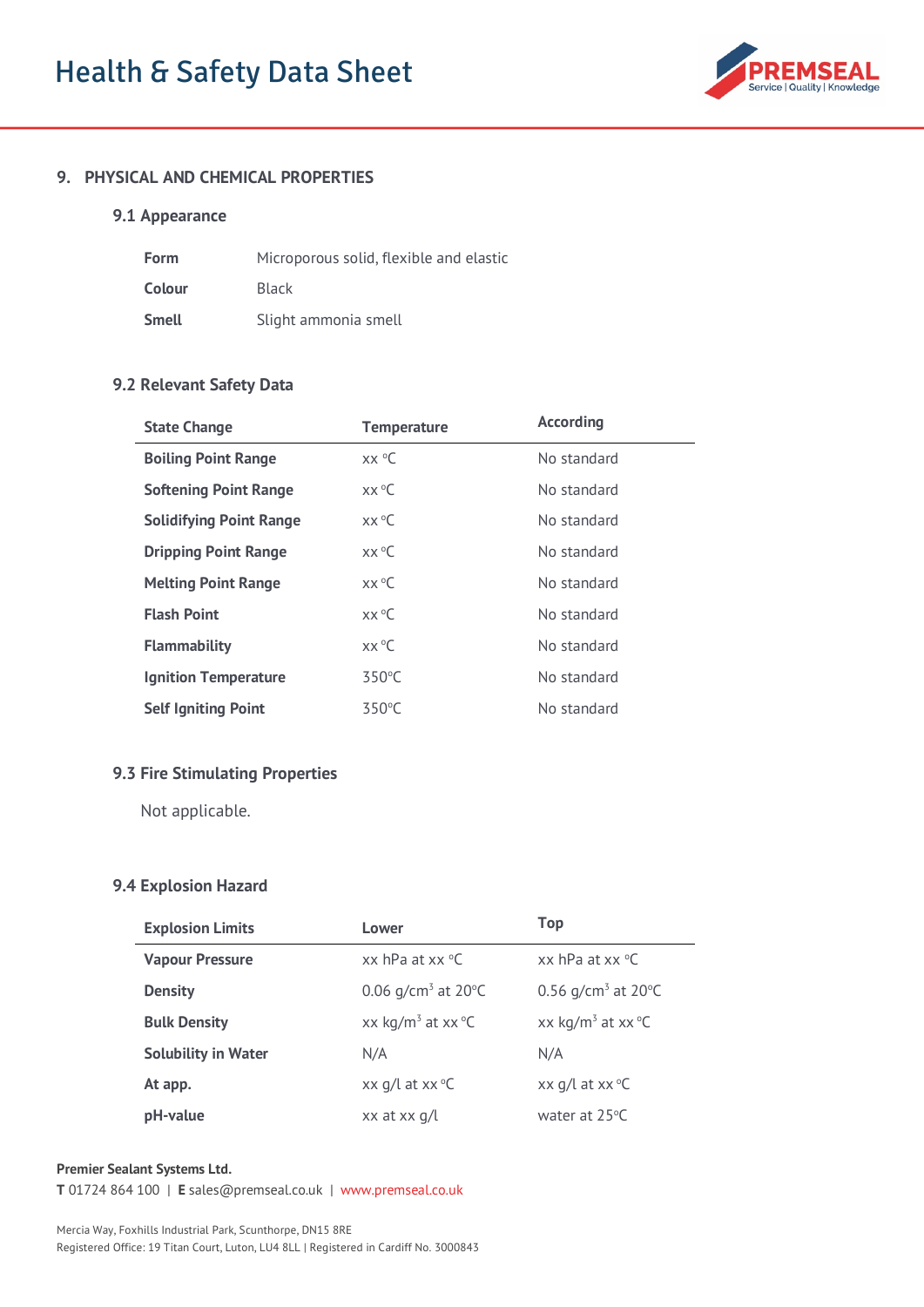# Health & Safety Data Sheet



| <b>Viscosity</b>               | xx at mPa at xx °C | xx at mPa at $xx$ °C |
|--------------------------------|--------------------|----------------------|
| <b>Solvent-separation Test</b> | $xx \%$            |                      |
| <b>Solvent Content</b>         | xx %               |                      |

## **10. STABILITY AND REACTIVITY**

## **10.1 Conditions to Avoid**

Not applicable.

#### **10.2 Material to Avoid**

Not applicable.

#### **10.3 Hazardous Decomposition Products**

During slow or incomplete combustion some toxic gases may be emitted containing mainly CO,  $CO<sup>2</sup>$ but also HCN and  $SO<sup>2</sup>$  in smaller quantities.

## **11. TOXICOLOGICAL INFORMATION**

#### **11.1 Information for Component**

None.

## **11.2 Acute Toxicity**

The product does not present any toxicological risks and does not contain any substance that is listed in CMR.

#### **11.3 Subacute Toxicity**

Not applicable.

#### **11.4 Experience on Humans**

According to our experience and the information provided to us, no adverse health effects.

## **12. ECOLOGICAL INFORMATION**

## **12.1 Elimination Information (Persistence and degradability)**

Based on data available to us and our experience there is no danger to the environment when properly disposed.

#### **Premier Sealant Systems Ltd.**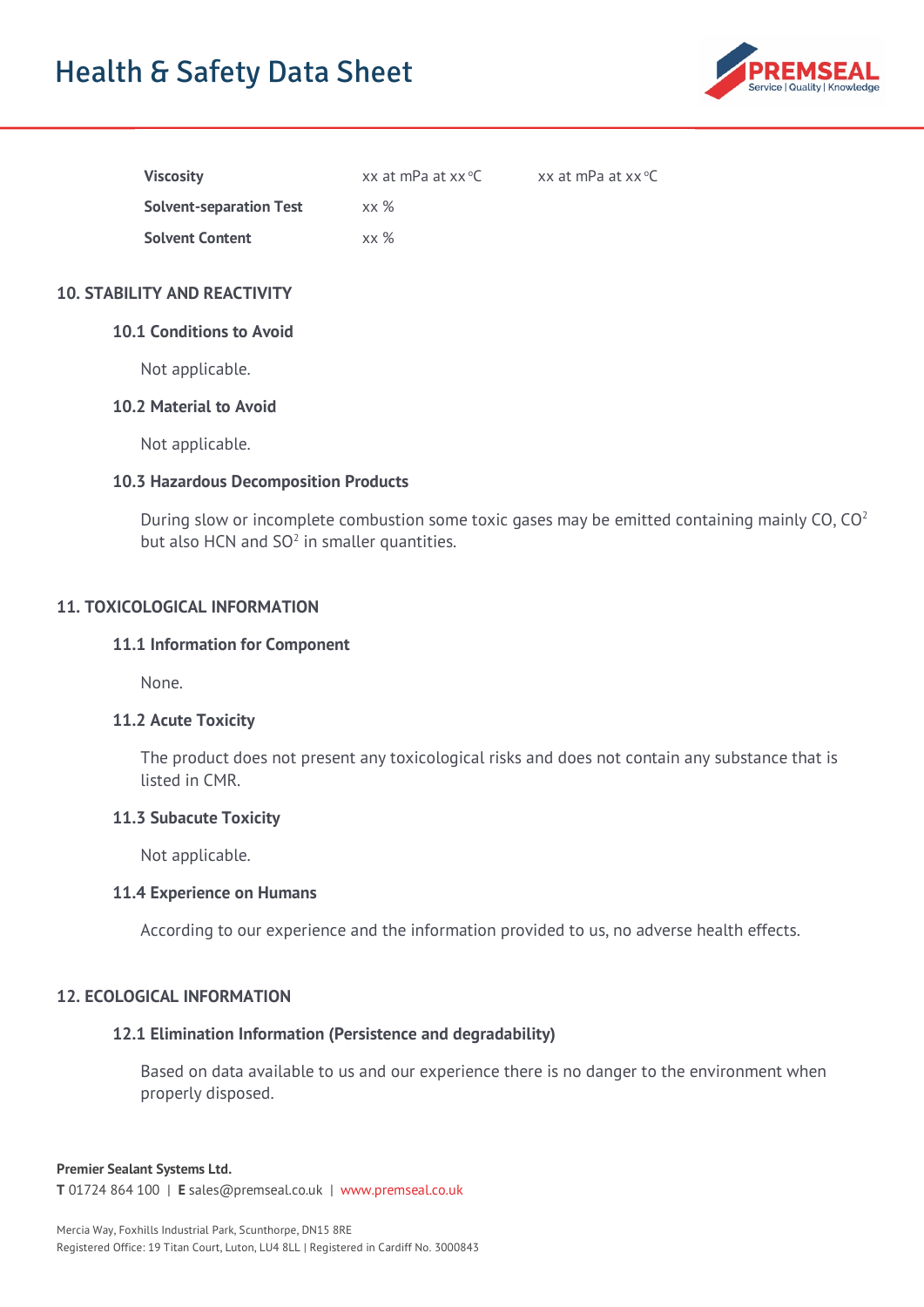

## **12.2 Behaviour in Environment**

Not applicable.

## **12.3 Conditions to Avoid**

Not applicable.

# **12.4 Ecological Effects**

Not applicable.

# **12.5 Additional Ecological Information**

Not applicable.

## **12.6 General Information**

No environmental effects is used as directed.

# **13. DISPOSAL**

## **13.1 Product**

| Waste Code                  | EAK 07 02 99                                     |
|-----------------------------|--------------------------------------------------|
| Waste                       | Cellular rubber                                  |
| <b>Dangerous Accordance</b> | No.                                              |
| <b>Recommendation</b>       | Disposal in accordance with official regulations |

## **13.2 Uncleaned Packaging**

| <b>Recommendation</b>             | None |
|-----------------------------------|------|
| <b>Recommended Cleaning Agent</b> | None |

## **14. TRANSPORT INFORMATION**

# **14.1 Overload (ADR/RID and GGVS/GGVE)**

| <b>ADR/RID - GGVS/E</b>     | Class of: $--$  | Number/Letter: --- |
|-----------------------------|-----------------|--------------------|
| <b>Warning Board</b>        | Hazard No. $--$ | Material No. ---   |
| <b>Designation of Goods</b> | Not applicable  |                    |
| <b>Comments</b>             | Non hazardous   |                    |

#### **Premier Sealant Systems Ltd.**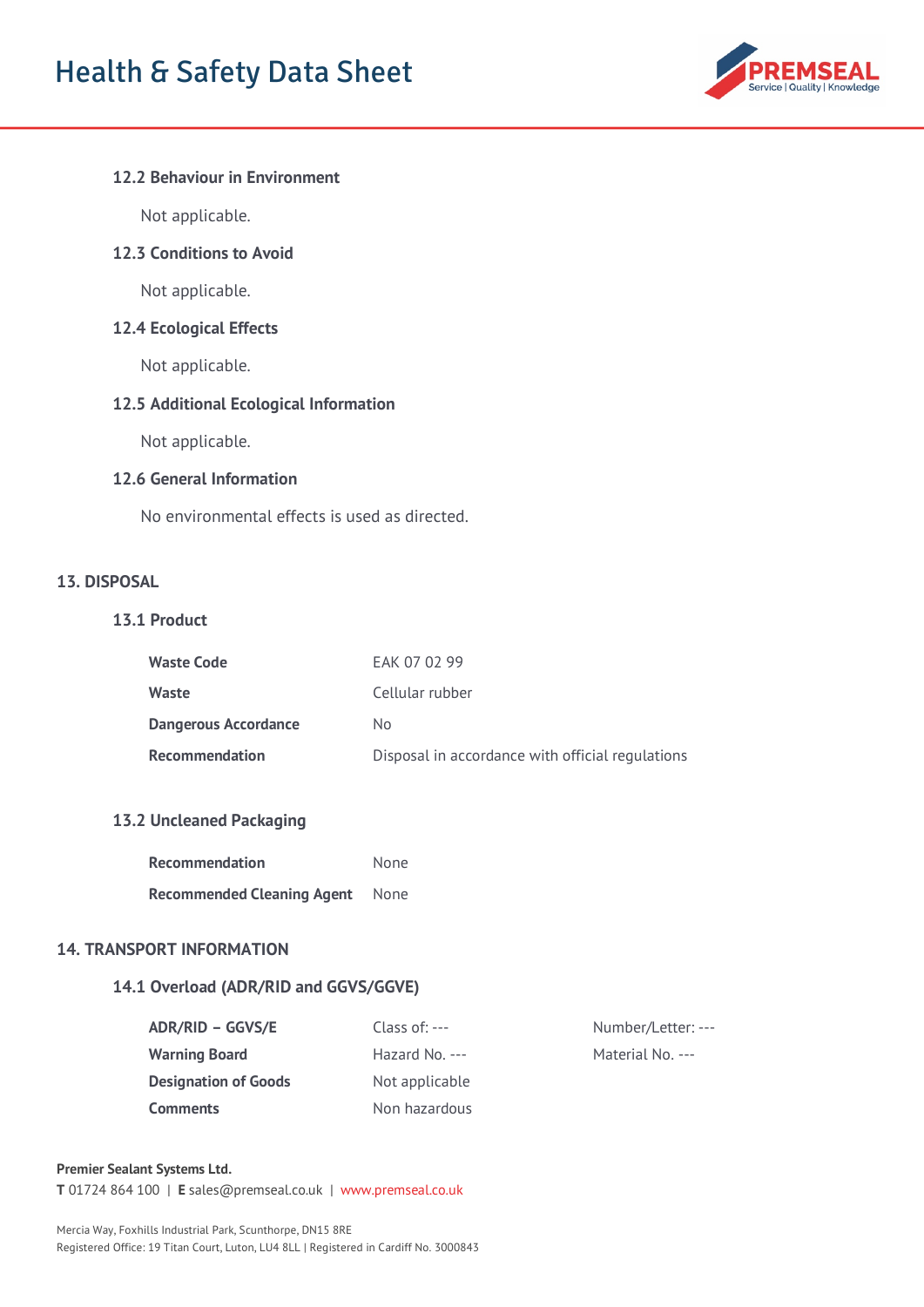# Health & Safety Data Sheet



# **14.2 Inland Waterways (ADN and ADNR)**

| AND - ADNR                  | Class of: $--$  | Number/Letter: --- |
|-----------------------------|-----------------|--------------------|
| <b>Warning Board</b>        | Hazard No. $--$ | Material No. ---   |
| <b>Designation of Goods</b> | Not applicable  |                    |
| <b>Comments</b>             | Non hazardous   |                    |

## **14.3 Maritime Traffic (IMDG / GGVSee)**

| <b>IMDG / GGVSee</b>    | Class of: $---$        | $UN-Nr. ---$ | PG: EMS-Nr. --- |
|-------------------------|------------------------|--------------|-----------------|
| <b>MFAG</b>             | Maritime Pollutant: No |              |                 |
| <b>Real Techn. Name</b> | Not applicable         |              |                 |
| <b>Comments</b>         | Non hazardous          |              |                 |

# **14.4 Air Traffic (IICAO-TI and IATA-DGR)**

| <b>ICAO / IATA</b> | Class of: $--$ | $UN-Nr. ---$ | PG: EMS-Nr. --- |
|--------------------|----------------|--------------|-----------------|
| Real Techn. Name   | Not applicable |              |                 |
| <b>Comments</b>    | Non hazardous  |              |                 |

Not dangerous for transportation. Keep away from food.

#### **15. REGULATORY INFORMATION**

#### **15.1 Designation According EC Directives**

| <b>Code Letter and Hazard Designation of Product</b>                                                                      | Not subject to classification |
|---------------------------------------------------------------------------------------------------------------------------|-------------------------------|
| <b>Hazard-determining Components of Labelling</b>                                                                         | Not applicable                |
| <b>Special Labelling for Certain Preparations (According to</b><br>Annex II of the Preparations Directiv 89/379/EEC Line) | Not applicable                |

**Premier Sealant Systems Ltd.**